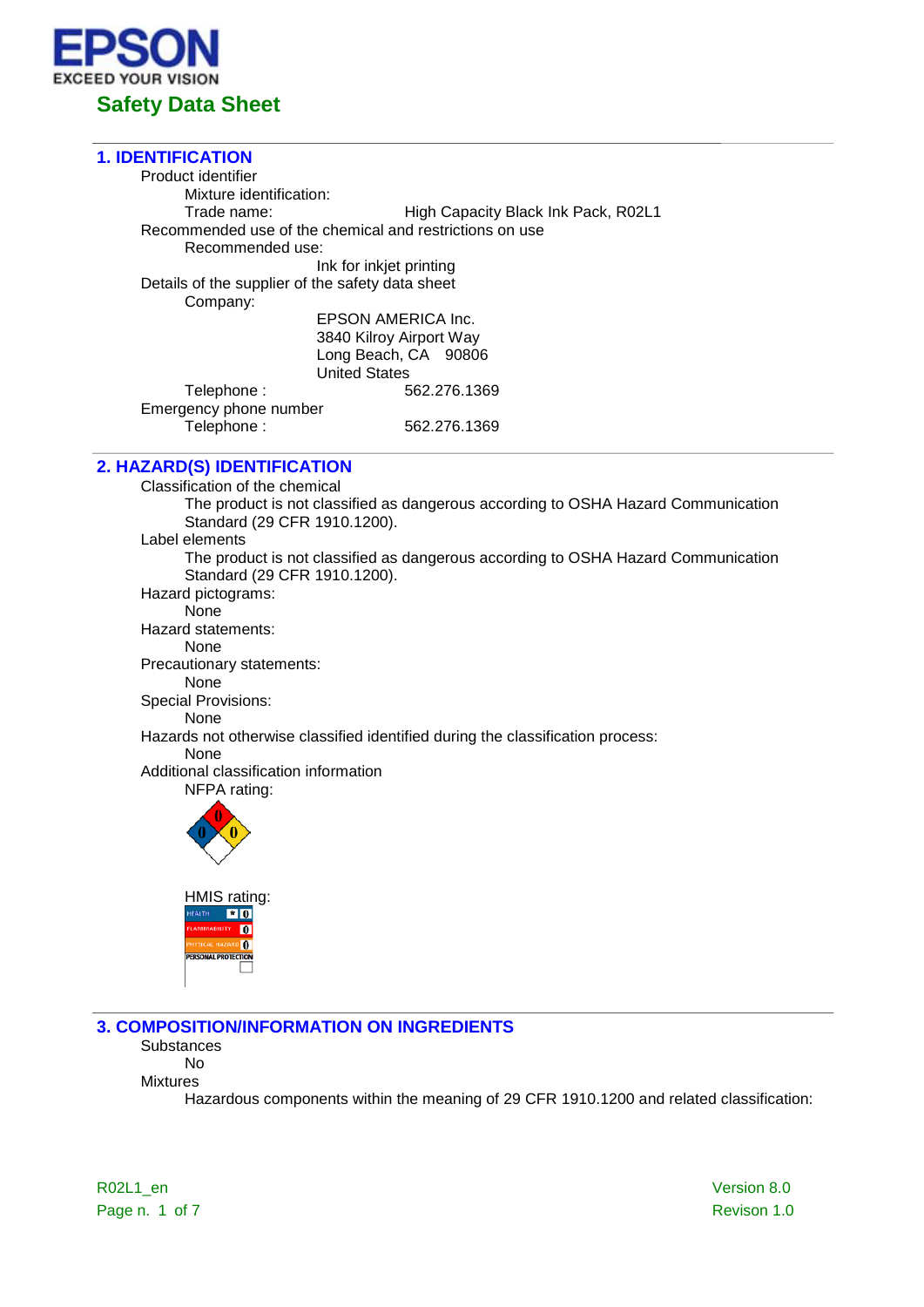

| Qty            | <b>Name</b>                                                                              | <b>Ident. Number</b>            |                                                                          | <b>Classification</b>                                                                                                          |
|----------------|------------------------------------------------------------------------------------------|---------------------------------|--------------------------------------------------------------------------|--------------------------------------------------------------------------------------------------------------------------------|
| 65%<br>80%     | Water                                                                                    | CAS:<br>EC:                     | 7732-18-5<br>231-791-2                                                   | The product is not classified as<br>dangerous according to OSHA<br><b>Hazard Communication Standard</b><br>(29 CFR 1910.1200). |
| $5% -$<br>7%   | Carbon black                                                                             | CAS:<br>EC:                     | 1333-86-4<br>215-609-9                                                   | The product is not classified as<br>dangerous according to OSHA<br><b>Hazard Communication Standard</b><br>(29 CFR 1910.1200). |
| $5\%$ ~<br>7%  | Glycerol                                                                                 | CAS:<br>EC:                     | $56 - 81 - 5$<br>200-289-5                                               | The product is not classified as<br>dangerous according to OSHA<br><b>Hazard Communication Standard</b><br>(29 CFR 1910.1200). |
| $3% -$<br>5%   | 2-[2-(2-butoxyethoxy)et<br>hoxy]ethanol; TEGBE;<br>triethylene glycol<br>monobutyl ether | Index<br>number:<br>CAS:<br>EC: | 603-183-00-0<br>143-22-6<br>205-592-6<br>REACH No.: 01-21194751<br>07-38 | ♦<br>A.3/1 Eye Dam. 1 H318                                                                                                     |
| 0.5%<br>$~1\%$ | <b>Triethanol amine</b>                                                                  | CAS:<br>EC:                     | 102-71-6<br>203-049-8                                                    | The product is not classified as<br>dangerous according to OSHA<br><b>Hazard Communication Standard</b><br>(29 CFR 1910.1200). |

#### **4. FIRST-AID MEASURES**

Description of necessary measures

In case of skin contact:

Wash with plenty of water and soap.

In case of eyes contact:

In case of contact with eyes, rinse immediately with plenty of water and seek medical advice. In case of Ingestion:

Do not under any circumstances induce vomiting. OBTAIN A MEDICAL EXAMINATION IMMEDIATELY.

In case of Inhalation:

Remove casualty to fresh air and keep warm and at rest.

Most important symptoms/effects, acute and delayed

None

Indication of immediate medical attention and special treatment needed Treatment:

None

## **5. FIRE-FIGHTING MEASURES**

Suitable extinguishing media: Water. Carbon dioxide (CO2). Unsuitable extinguishing media: None in particular. Specific hazards arising from the chemical Do not inhale explosion and combustion gases. Burning produces heavy smoke. Hazardous combustion products: None Explosive properties: No data available Oxidizing properties: No data available

R02L1\_en Version 8.0 Page n. 2 of 7 Revison 1.0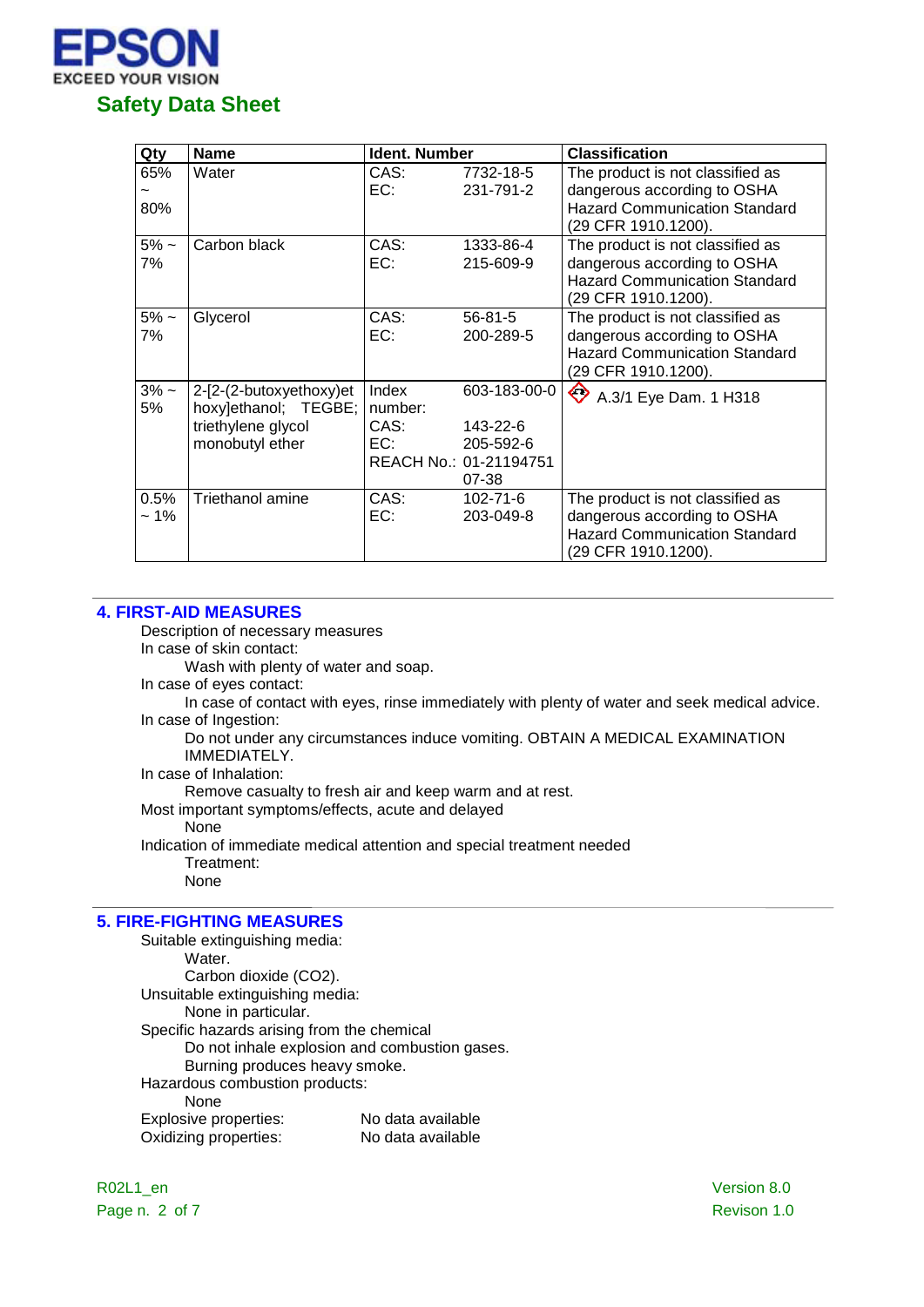

Special protective equipment and precautions for fire-fighters

Use suitable breathing apparatus .

Collect contaminated fire extinguishing water separately. This must not be discharged into drains.

Move undamaged containers from immediate hazard area if it can be done safely.

## **6. ACCIDENTAL RELEASE MEASURES**

Personal precautions, protective equipment, and emergency procedures

Wear personal protection equipment.

Remove all sources of ignition.

Wear breathing apparatus if exposed to vapours/dusts/aerosols.

Provide adequate ventilation.

Remove persons to safety.

Use appropriate respiratory protection.

See protective measures under point 7 and 8.

Methods and materials for containment and cleaning up

Wash with plenty of water.

#### **7. HANDLING AND STORAGE**

Precautions for safe handling Avoid contact with skin and eyes, inhalation of vapours and mists. Do not use on extensive surface areas in premises where there are occupants. Do not eat or drink while working. See also section 8 for recommended protective equipment. Conditions for safe storage, including any incompatibilities Keep away from food, drink and feed. Incompatible materials: None in particular. Instructions as regards storage premises: Adequately ventilated premises. Storage temperature: Store at ambient temperature.

## **8. EXPOSURE CONTROLS/PERSONAL PROTECTION**

Control parameters Carbon black - CAS: 1333-86-4 - OEL Type: ACGIH - LTE(8h): 3 mg/m3 - OEL Type: OSHA - LTE: 3.5 mg/m3 Glycerol - CAS: 56-81-5 - OEL Type: OSHA - LTE: 5 mg/m3 - OEL Type: OSHA - LTE: 15 mg/m3 DNEL Exposure Limit Values No data available PNEC Exposure Limit Values 2-[2-(2-butoxyethoxy)ethoxy]ethanol; TEGBE; triethylene glycol monobutyl ether - CAS: 143-22-6 Target: Fresh Water - Value: 1.5 mg/l Target: Freshwater sediments - Value: 5.77 mg/kg Target: Marine water - Value: 0.15 mg/l Target: Marine water sediments - Value: 0.13 mg/kg Target: Microorganisms in sewage treatments - Value: 200 mg/l Appropriate engineering controls: None Individual protection measures Eye protection:

R02L1\_en Version 8.0 Page n. 3 of 7 Revison 1.0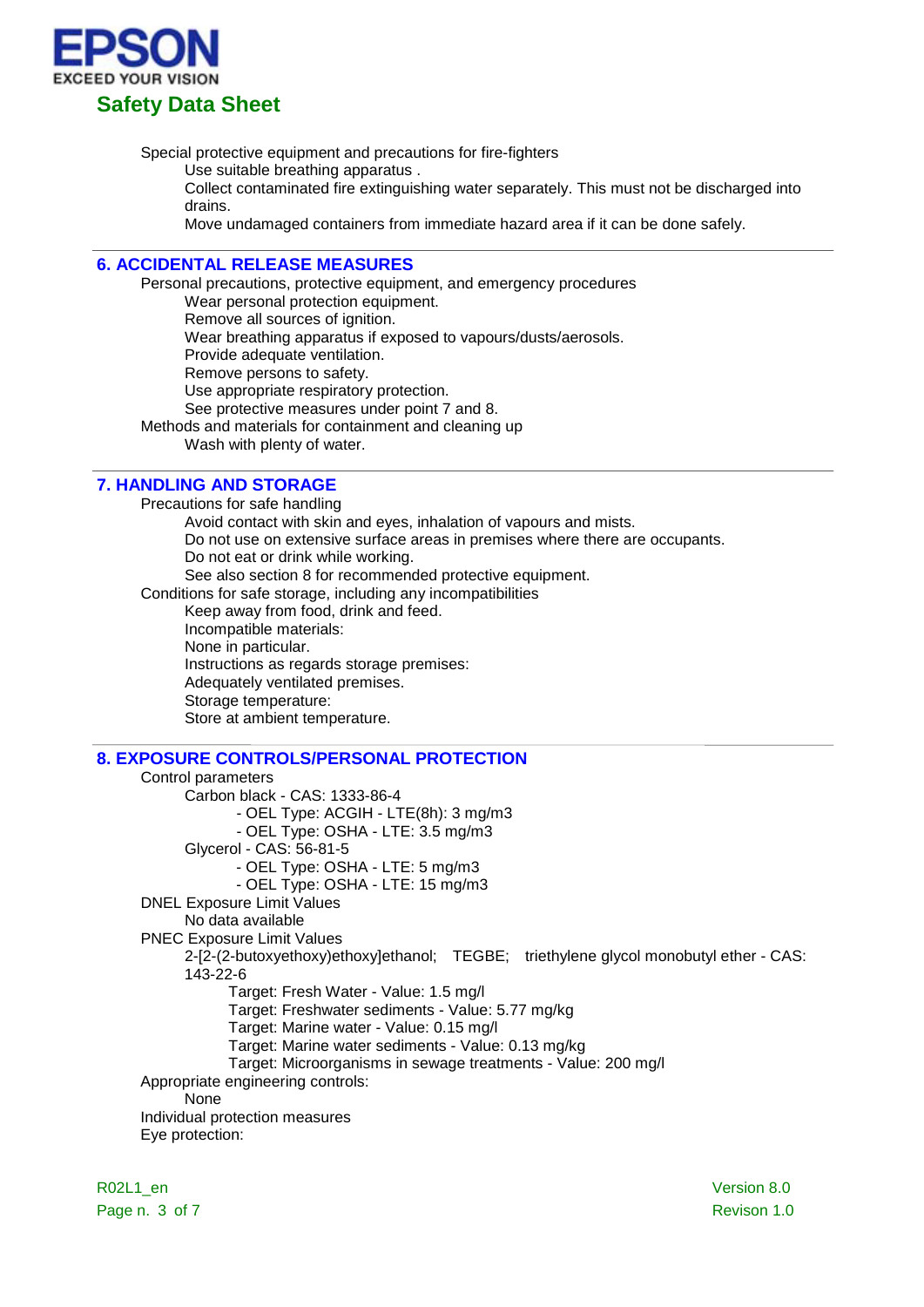

Not needed for normal use. Anyway, operate according good working practices. Protection for skin: No special precaution must be adopted for normal use. Protection for hands: Not needed for normal use. Respiratory protection: Not needed for normal use. Thermal Hazards: None

# **9. PHYSICAL AND CHEMICAL PROPERTIES**

| Appearance and colour:                                          | <b>Black Liquid</b> |
|-----------------------------------------------------------------|---------------------|
| Odour:                                                          | Slightly            |
| Odour threshold:                                                | No data available   |
| pH:                                                             | $8.4 - 9.4$         |
| Melting point / freezing point:                                 | No data available   |
| Initial boiling point and boiling range:                        | No data available   |
| Flash point:                                                    | No data available   |
| Evaporation rate:                                               | No data available   |
| Solid/gas flammability:                                         | No data available   |
| Upper/lower flammability or explosive limits: No data available |                     |
| Vapour pressure:                                                | No data available   |
| Vapour density:                                                 | No data available   |
| Relative density:                                               | No data available   |
| Solubility in water:                                            | Complete            |
| Solubility in oil:                                              | No data available   |
| Partition coefficient (n-octanol/water):                        | No data available   |
| Auto-ignition temperature:                                      | No data available   |
| Decomposition temperature:                                      | No data available   |
| Viscosity:                                                      | No data available   |
| Miscibility:                                                    | No data available   |
| Fat Solubility:                                                 | No data available   |
| Conductivity:                                                   | No data available   |

#### **10. STABILITY AND REACTIVITY**

Reactivity Stable under normal conditions Chemical stability Stable under normal conditions Possibility of hazardous reactions None Conditions to avoid Stable under normal conditions. Incompatible materials None in particular. Hazardous decomposition products None.

# **11. TOXICOLOGICAL INFORMATION**

Toxicological information of the mixture: No data available Toxicological information of the main substances found in the mixture: Carbon black - CAS: 1333-86-4 a) acute toxicity: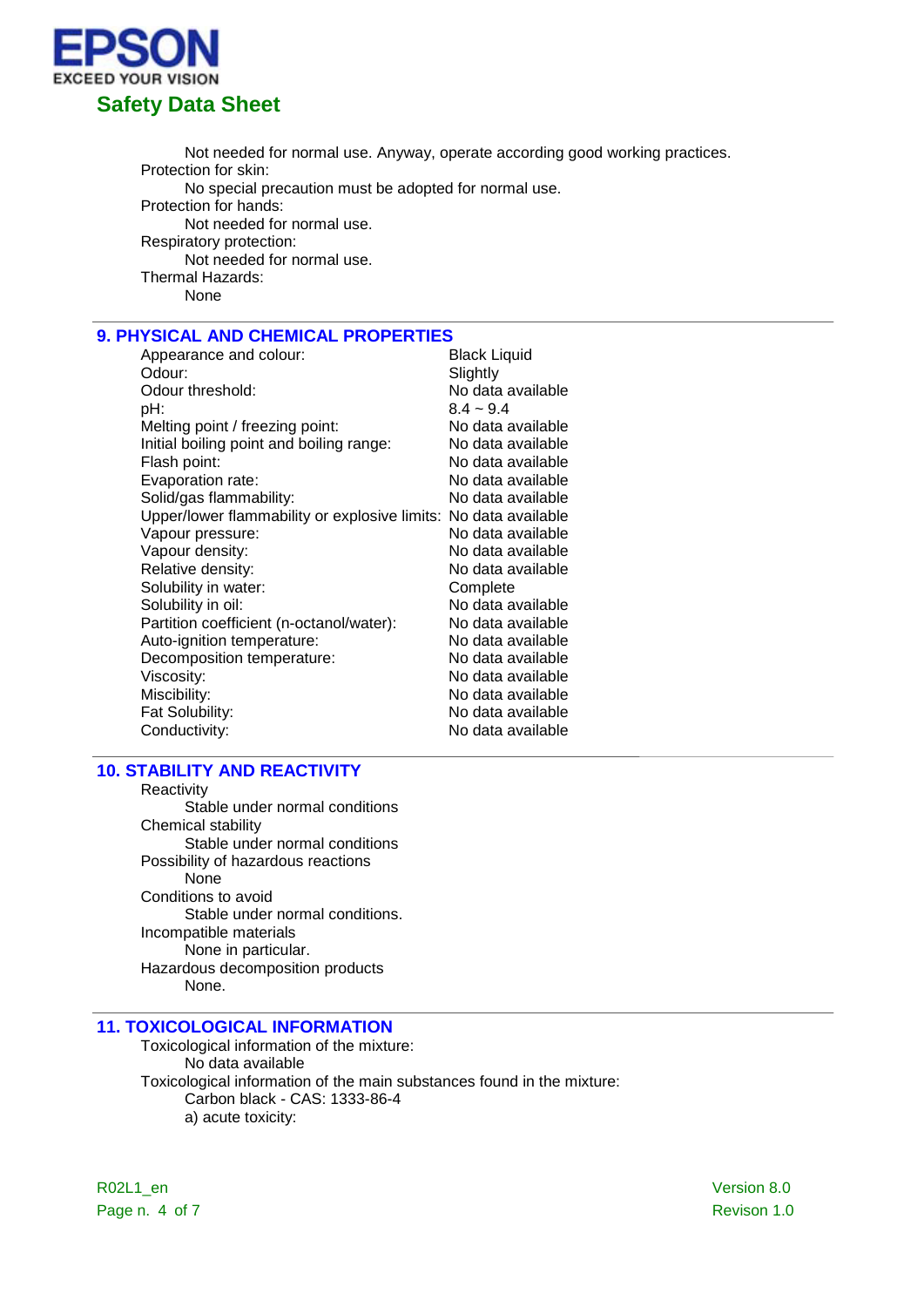

Test: LD50 - Route: Dermal - Species: Rabbit > 3 g/kg - Source: Acute Toxicity Data. Journal of the American College of Toxicology, Part B. Vol. 15

Test: LD50 - Route: Oral - Species: Rat > 15400 mg/kg - Source: Acute Toxicity Data. Journal of the American College of Toxicology, Part B. Vol. 15

Glycerol - CAS: 56-81-5

a) acute toxicity:

Test: LD50 - Route: Oral - Species: Guinea pig = 7750 mg/kg - Source: Journal of Industrial Hygiene and Toxicology. Vol. 23, Pg. 259, 1941

Test: LDLo - Route: Oral - Species: Human = 1428 mg/kg - Source: "Toxicology of Drugs and Chemicals," Deichmann, W.B., New York, Academic Press, Inc., 1969Vol. -, Pg. 288, 1969.

2-[2-(2-butoxyethoxy)ethoxy]ethanol; TEGBE; triethylene glycol monobutyl ether - CAS: 143-22-6

a) acute toxicity:

Test: LD50 - Route: Dermal - Species: Rabbit = 3.54 ml/kg - Source: American Industrial Hygiene Association Journal. Vol. 23, Pg. 95, 1962.

Test: LD50 - Route: Oral - Species: Rat = 5300 mg/kg - Source: Office of Toxic Substances Report. Vol. OTS,

Triethanol amine - CAS: 102-71-6

a) acute toxicity:

Test: LD50 - Route: Oral - Species: Guinea pig = 2200 mg/kg - Source: "Toxicometric Parameters of Industrial Toxic Chemicals Under Single Exposure," Izmerov, N.F., et al., Moscow, Centre of International Projects, GKNT, 1982Vol. -, Pg. 114, 1982. Test: LD50 - Route: Oral - Species: Mouse = 5846 mg/kg - Source: Science Reports of the Research Institutes, Tohoku University, Series C: Medicine. Vol. 36(1-4), Pg. 10, 1989.

Carbon black - CAS: 1333-86-4

With excessive exposure, carbon black has been listed as a possible human carcinogen. However, as engineered within this ink cartridge, emissions to air of carbon black during normal printing use have not been found. IARC, the International Agency for Research on Cancer, has found printing inks to be not classifiable as human carcinogens.

Substance(s) listed on the NTP report on Carcinogens:

#### None.

Substance(s) listed on the IARC Monographs:

Carbon black - Group 2B

Triethanol amine - Group 3.

Substance(s) listed as OSHA Carcinogen(s): None.

Substance(s) listed as NIOSH Carcinogen(s): None.

# **12. ECOLOGICAL INFORMATION**

**Ecotoxicity** 

Adopt good working practices, so that the product is not released into the environment. No data available Persistence and degradability No data available Bioaccumulative potential No data available Mobility in soil No data available Other adverse effects None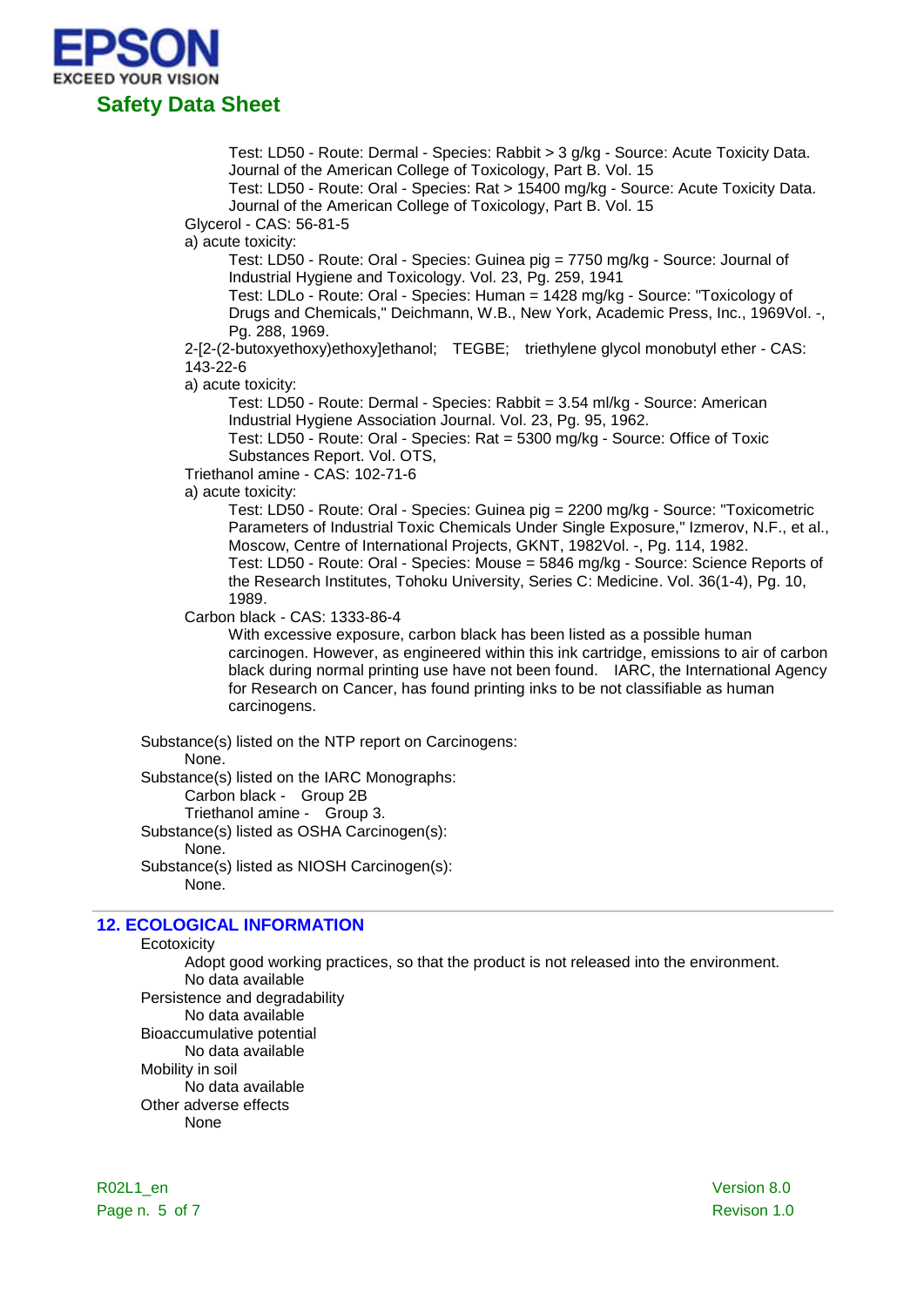

# **13. DISPOSAL CONSIDERATIONS**

Waste treatment and disposal methods

Recover if possible. In so doing, comply with the local and national regulations currently in force.

# **14. TRANSPORT INFORMATION**

UN number Not classified as dangerous in the meaning of transport regulations. UN proper shipping name No data available Transport hazard class(es) No data available Packing group No data available Environmental hazards No data available Transport in bulk (according to Annex II of MARPOL 73/78 and the IBC Code) No data available Special precautions No data available

# **15. REGULATORY INFORMATION**

USA - Federal regulations

- TSCA Toxic Substances Control Act
	- TSCA inventory: all the components are listed on the TSCA inventory. TSCA listed substances:
	- Isothiazolinone derivatives is listed in TSCA §5(a) Proposed SNUR.
- SARA Superfund Amendments and Reauthorization Act
	- Section 302 Extremely Hazardous Substances: no substances listed.
	- Section 304 Hazardous substances: no substances listed.
	- Section 313 Toxic chemical list: 2-[2-(2-butoxyethoxy)ethoxy]ethanol; TEGBE; triethylene glycol monobutyl ether.
- CERCLA Comprehensive Environmental Response, Compensation, and Liability Act Substance(s) listed under CERCLA: 2-[2-(2-butoxyethoxy)ethoxy]ethanol; TEGBE; triethylene glycol monobutyl ether.

#### CAA - Clean Air Act CAA listed substances: Glycerol is listed in CAA Section 111 2-[2-(2-butoxyethoxy)ethoxy]ethanol; TEGBE; triethylene glycol monobutyl ether is listed in CAA Section 112, Section 112(b) - HON.

CWA - Clean Water Act CWA listed substances: None.

USA - State specific regulations

California Proposition 65 Substance(s) listed under California Proposition 65: None. Massachusetts Right to know Substance(s) listed under Massachusetts Right to know: Carbon black. New Jersey Right to know Substance(s) listed under New Jersey Right to know: Carbon black 2-[2-(2-butoxyethoxy)ethoxy]ethanol; TEGBE; triethylene glycol monobutyl ether.